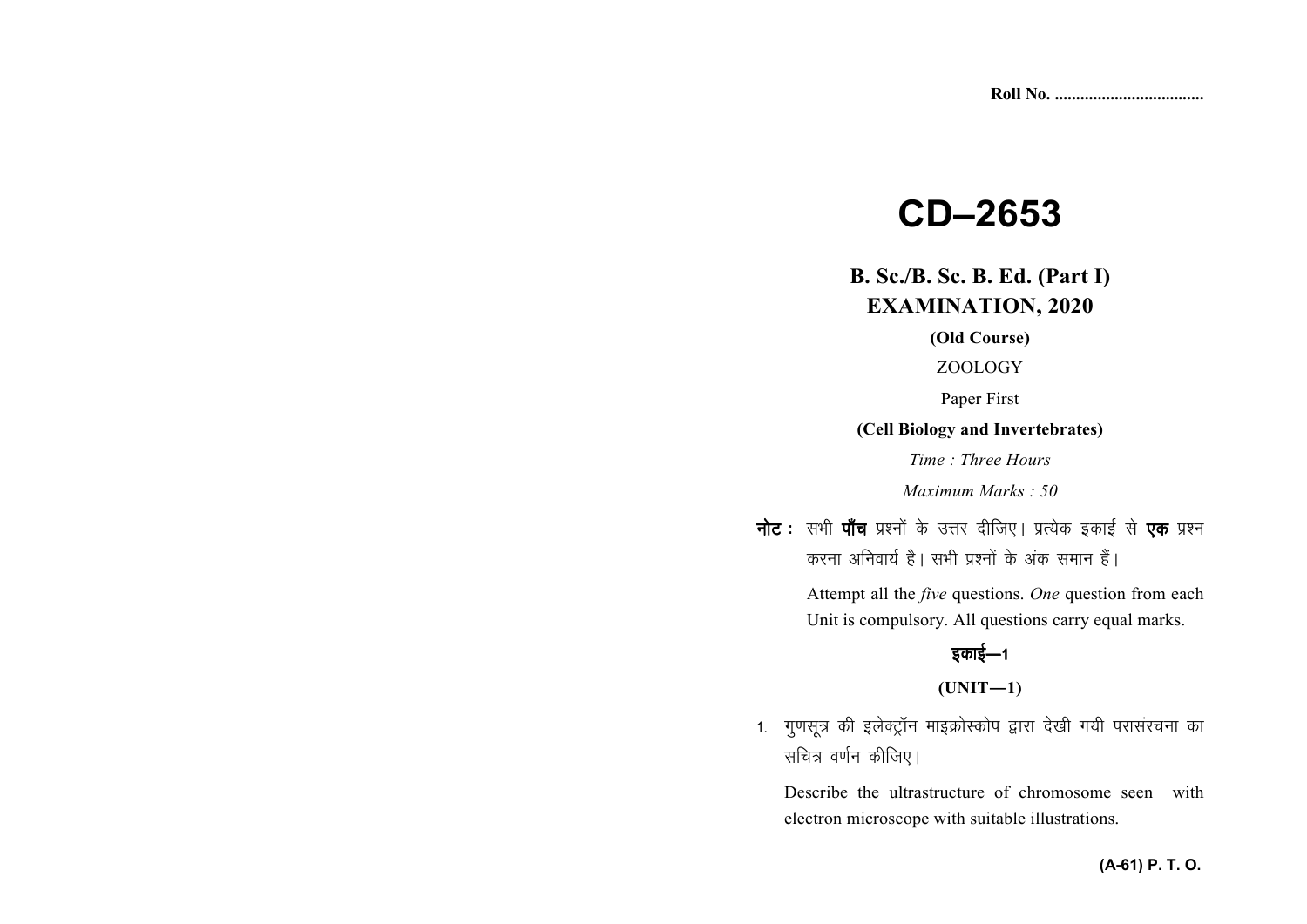**[ 2 ] CD–2653** 

अथवा

(*Or*) *fuEufyf[kr ij laf{kIr fVIif.k;k¡ fyf[k, %* 

- (i) राइबोसोम
- (ii) गॉल्जी बॉडी

Write short notes on the following :

- (i) Ribosomes
- (ii) Golgi bodies

### **Ban**g<sup>1</sup>

**(UNIT—2)** 

*2- lelw=h foHkktu dh fofHkUu izkOkLFkkvksa dk lfp= fooj.k* <u>दीजिए।</u>

Describe the various phases of mitosis with suitable illustrations.

#### अथवा

(*Or*)

*fofHkUu dklhZukstsUl dk mnkgj.k lfgr fooj.k nhft,A* 

Write about the various carcinogens with suitable examples.

> *bdkbZ*&*<sup>3</sup>***(UNIT—3)**

3. **ओबेलिया** का वर्गीकरण कीजिए तथा इसकी बहरूपता का सचित्र *fdavu दीजिए।* 

Classify *Obelia* and describe its polymorphism with suitable illustrations.

#### अथवा

(*Or*) *fuEufyf[kr ij laf{kIr fVIif.k;k¡ fyf[k, %* 

- (i) *tsE;wy*
- (ii) पैरामीशियम

Write short notes on the following :

- (i) Gemmule
- (ii) Paramoecium

# *bdkbZ*&*<sup>4</sup>*

### **(UNIT—4)**

- <u>4 - झींगा मछली के उत्सर्जन तंत्र का सचित्र विवरण दीजिए।</u> Describe the excretory system of palaemon with suitable illustrations.

### अथवा

### (*Or*)

*dsapq, ds jDr ifjlapj.k ra= dk dsoy ukekafdr fp= cukb, (*वर्णन की आवश्यकता नही है)।

Draw the well labelled diagram of Blood-vascular system of earthworm (No need of description).

# *sकाई—5*

## **(UNIT—5)**

*5- rkjkeNyh ds tylaogu ra= dk dsoy ukekafdr fp= cukb, (*वर्णन की आवश्यकता नहीं है)।

Draw the well labelled diagram of water vascular system of starfish (No description needed).